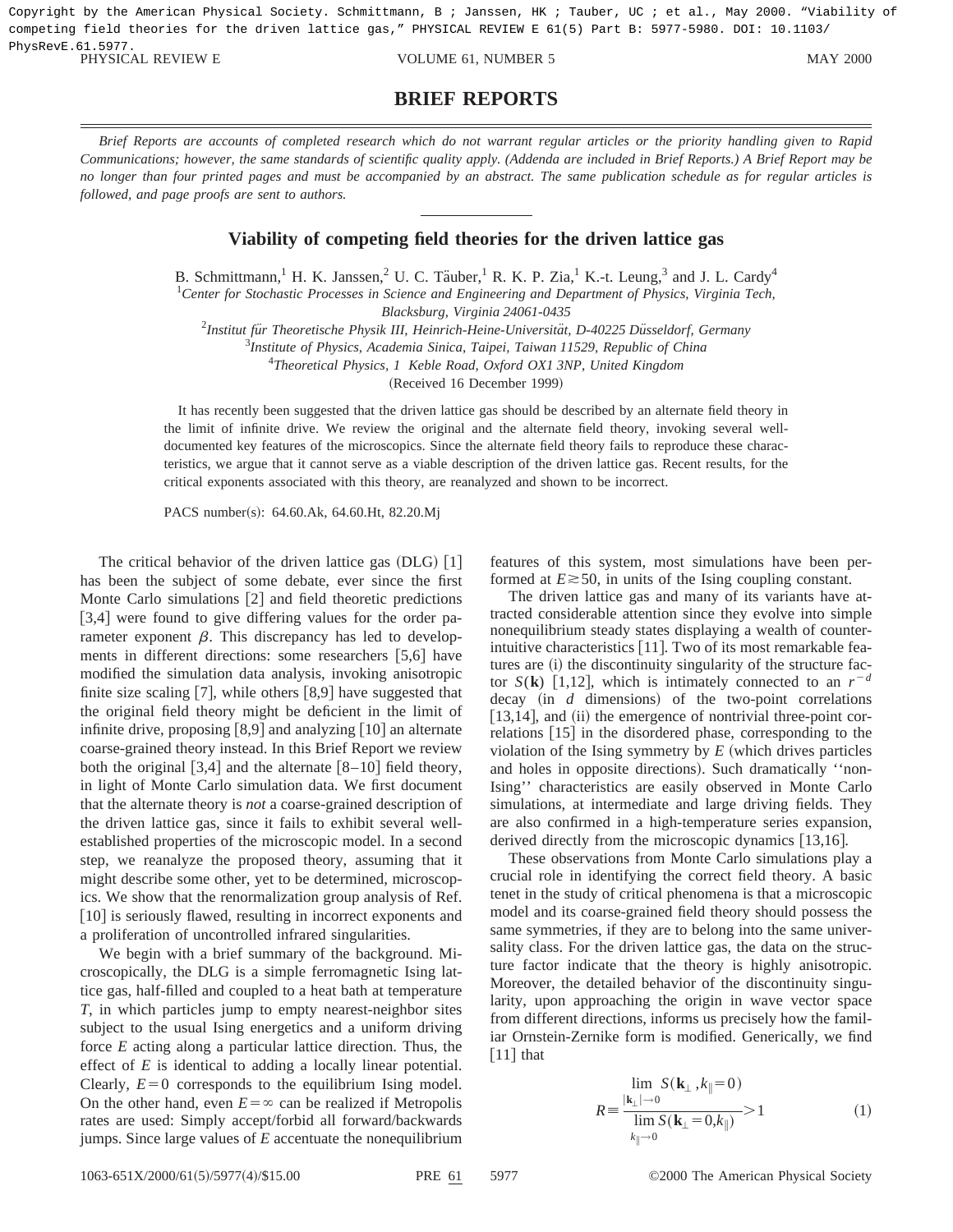above criticality, and  $R \rightarrow \infty$  upon approaching  $T_c$ . The subscripts distinguish the parallel ( $\parallel$ ) and transverse ( $\perp$ ) subspaces, with respect to the drive direction. Just as significantly, the nonvanishing three-point functions demonstrate that the usual ''up-down'' symmetry of the Ising model is broken.

These key features of the microscopics must be reflected in any viable continuum theory for the driven lattice gas. We first consider the original field theory  $[3,4]$ . It is based on a Langevin equation, in continuous space and time, which describes the stochastic evolution of the local particle density  $\rho(\mathbf{x},t)$ . In terms of  $\phi \equiv 2\rho - 1$ , the equation reads

$$
\partial_t \phi = \lambda \left\{ (\tau_\perp - \nabla_\perp^2) \nabla_\perp^2 \phi + \tau_\parallel \nabla_\parallel^2 \phi + \mathcal{E} \nabla_\parallel \phi^2 + \frac{g}{3!} \nabla_\perp^2 \phi^3 \right\}
$$
  
- 
$$
\nabla \xi.
$$
 (2)

The Langevin noise term reflects the fast degrees of freedom,

$$
\langle \xi(\mathbf{x},t) \rangle = 0,
$$
  

$$
\langle \nabla \xi(\mathbf{x},t) \nabla' \xi(\mathbf{x}',t') \rangle = -2(n_{\perp} \nabla_{\perp}^2 + n_{\parallel} \nabla_{\parallel}^2) \delta(\mathbf{x} - \mathbf{x}')
$$

$$
\times \delta(t - t').
$$

We emphasize that (i) all coefficients are strictly positive *except* possibly  $\tau_{\perp}$  and/or  $\tau_{\parallel}$  which control criticality (see below) and (ii) they are independent from one another (i.e., not related by symmetry). The parameter  $\lambda$  sets the time scale.

This theory contains two closely linked key ingredients: First, there is a driving term,  $\mathcal{E}\nabla_{\parallel}\phi^2$ , where  $\mathcal E$  denotes the coarse-grained drive (a naive continuum limit gives  $\mathcal E$  $\propto$ tanh(*E*/*T*)). This term is required to break the Ising updown ( $\phi \rightarrow -\phi$ ) symmetry. Second, the theory is highly anisotropic, with two different diffusion coefficients  $\tau_{\parallel}$  and  $\tau_{\perp}$ . In particular, it predicts an equal-time structure factor,

$$
S(\mathbf{k}) = \frac{n_{\perp}k_{\perp}^2 + n_{\parallel}k_{\parallel}^2}{\tau_{\perp}k_{\perp}^2 + \tau_{\parallel}k_{\parallel}^2 + O(k^4)}
$$
(3)

in the disordered phase. This *S* generates a discontinuity singularity  $R = (n_+ \tau_{\parallel})/(n_{\parallel} \tau_{\perp})$ . To ensure that the observed behavior is faithfully reproduced, we demand  $n_1 \tau \gg n_{\parallel} \tau_1$  in the disordered phase. Moreover, criticality *must* be marked by  $\tau_{\perp}=0$  at positive  $\tau_{\parallel}$  if the divergence of *S* is to be captured correctly. To summarize, the two key features of the original Langevin equation are unambiguously supported by the Monte Carlo data for the microscopic model.

We comment briefly on the issue of finite versus infinite fields. In all Monte Carlo simulations, the current is observed to saturate as  $E$  increases. This saturation is reflected by  $E$  $\propto$ tanh(*E*/*T*) $\rightarrow$ 1 in the original field theory. Therefore, this theory holds equally well for any nonzero value of the microscopic drive. Furthermore, simulations using Metropolis rates with  $E=50$ , 100, and  $\infty$  have been performed. The results are (statistically) indistinguishable. Such sensible behavior is entirely consistent with this theory.

The discrepancies arise when critical exponents are measured, specifically the order parameter exponent  $\beta$ , and compared to field theoretic predictions. The original field theory,

due to the vanishing of  $\tau_{\perp}$  at positive  $\tau_{\parallel}$ , naturally leads to anisotropic scaling of wave vectors:  $k_{\parallel} \sim k_{\perp}^{1+\Delta}$  in the critical region, with a nontrivial anisotropy exponent  $\Delta$ . Three important consequences are that, first, the upper critical dimension  $d_c$  is shifted to 5, and second, the theory predicts  $\Delta$  $=1+(5-d)/3$  and  $\beta=1/2$  *exactly*, i.e., to all orders in perturbation theory. The values obtained by simulations differ, depending on the method used to analyze the data. If a careful anisotropic finite size analysis  $[7]$  is used, based on system sizes consistent with the field-theoretic scaling, i.e.,  $L_{\parallel}/L_{\perp}^{1+\Delta}$  = const, the field-theoretic exponents result in good data collapse for a number of different observables  $[5,6]$ . However, data for isotropic systems,  $L_{\parallel}/L_{\perp}$  = const, appear to indicate an order parameter exponent around  $0.23$  [2]. Since most of the data were taken at very large fields, some authors  $[8,9]$  have suggested that the origin of the discrepancies does not reside in the data analysis. Instead, they argue that the standard field theory does not capture the  $E \rightarrow \infty$ limit correctly and propose an alternate theory. It is based on the Langevin equation:

$$
\partial_t \phi = \lambda \left( (\tau_\perp - \nabla_\perp^2) \nabla_\perp^2 \phi - \nabla_\parallel^2 \nabla_\perp^2 \phi + \frac{g}{3!} \nabla_\perp^2 \phi^3 \right) - \nabla \xi. \tag{4}
$$

With minor renamings of parameters  $[17]$ , this is Eq.  $(1)$  of Ref. [10]. The vanishing of  $\tau_{\perp}$  marks the critical point. The noise satisfies  $Eq. (2)$  of Ref.  $[10]$ ,

$$
\langle \xi(\mathbf{x},t) \rangle = 0,
$$
  

$$
\langle \nabla \xi(\mathbf{x},t) \nabla' \xi(\mathbf{x}',t') \rangle = -2\lambda \left( \nabla_{\perp}^2 + \frac{1}{2} \nabla_{\parallel}^2 \right)
$$
  

$$
\times \delta(\mathbf{x} - \mathbf{x}') \delta(t - t').
$$

Two key terms appearing in the original field theory are absent in this one, namely, the driving term  $\nabla$ <sub>i</sub> $\phi^2$ , and a diffusion term  $\tau \nabla^2 \phi$  for the parallel direction.

Since the driving term is absent, the alternate field theory obeys the Ising up-down ( $\phi \rightarrow -\phi$ ) symmetry. Thus, threepoint functions are identically *zero* in this theory, for all *T*  $\geq T_c$ . This prediction is in serious disagreement with existing Monte Carlo data. While one may argue that a field theory need not reproduce all of the microscopic detail of the underlying lattice model, one should be very cautious before endowing it with a higher symmetry: This is only justified if a high-symmetry fixed point exists and can be shown, via an explicit renormalization group calculation, to be stable against perturbations by symmetry-breaking operators. Neither is the case here.

The absence of the parallel diffusion term also has serious consequences. Equation (4) generates a steady-state structure factor:

$$
S(\mathbf{k}) = \frac{k_{\perp}^2 + \frac{1}{2}k_{\parallel}^2}{k_{\perp}^2(k^2 + \tau_{\perp})},
$$
 (5)

which ought to be a good approximation at high temperatures. Yet, for  $k_{\parallel} \neq 0$  it predicts a divergence along the whole  $k_{\perp}$  = 0 line, at any *T* > *T<sub>c</sub>*. This stands in glaring contrast to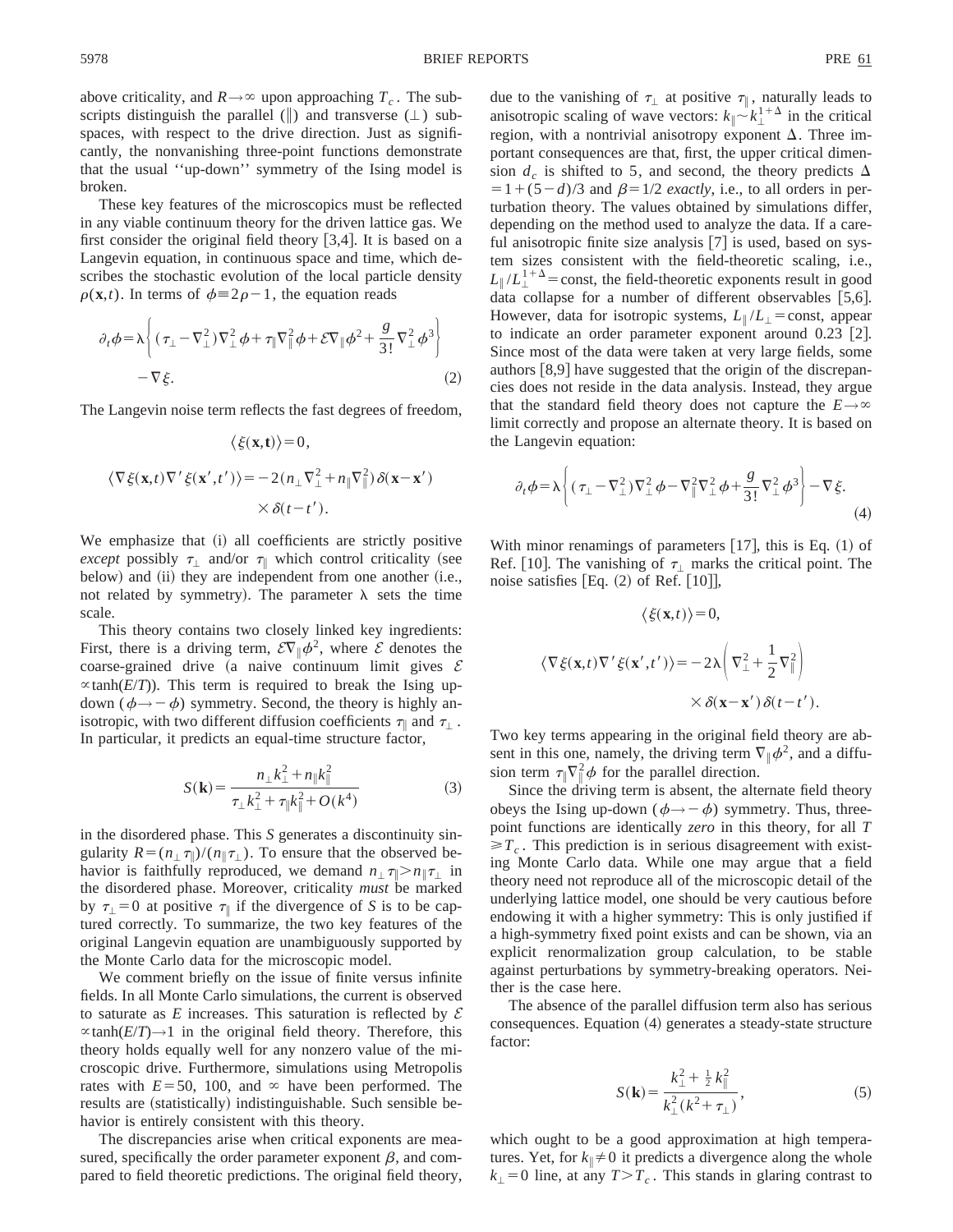Since Eq.  $(4)$  fails to reproduce the most basic properties of the microscopic model, we conclude that it is not a viable field theory for the driven lattice gas. It may, however, describe some as yet unknown microscopics. Therefore, we now proceed to analyze the field theory, defined by Eq.  $(4)$ , in its own right.

Following Ref.  $[10]$ , we recast Eq.  $(4)$  as a dynamic functional  $|18|$ :

$$
\mathcal{L}[\tilde{\phi}, \phi] = \int d^d x \, dt \bigg\{ \tilde{\phi} \bigg[ \partial_t \phi + \lambda \left[ \nabla_\perp^2 \nabla_\perp^2 + (\nabla_\perp^2)^2 - \tau_\perp \nabla_\perp^2 \right] \phi \bigg] - \lambda \frac{g}{3!} \nabla_\perp^2 \phi^3 \bigg] - \lambda \tilde{\phi} \bigg( \nabla_\perp^2 + \frac{1}{2} \nabla_\parallel^2 \bigg) \tilde{\phi} \bigg\}.
$$
 (6)

We first note that Eq.  $(6)$  describes a theory with a four-point coupling  $\tilde{\phi} \nabla^2_{\perp} \phi^3$  and anisotropic free propagators as given in Ref.  $[10]$ . Therefore, the combinatorics of this theory is identical to that of model B, which reduces to  $\phi^4$  theory in the static limit. For such theories, it is well known  $[19]$  that the one-loop result for the exponent  $\nu$  (denoted  $\nu_{\perp}$  in Ref.  $[10]$ ) is determined by combinatorics alone, i.e., the explicit expressions for the Feynman integrals are not required. This is most easily seen by calculating in the critical theory, where  $\tau_{\perp} = 0$ , with insertions of  $\lambda \tilde{\phi} \nabla_{\perp}^2 \phi$ . We denote onepoint irreducible vertex functions with  $\overrightarrow{n}$  (*n*) external  $\overrightarrow{\phi}(\phi)$ legs and *m* insertions by  $\Gamma_{\tilde{n}n}^{(m)}$ . At one-loop order, there are two primitively divergent vertex functions, namely  $\Gamma_{11}^{(1)}$  and  $\Gamma_{13}^{(0)}$ . Both of these consist of a zero-loop term and a oneloop contribution. Each one-loop contribution consists of a combinatoric factor, the appropriate powers of the coupling constant and the external momentum, and a loop integral. The key simplification here is that the loop integrals for  $\Gamma_{11}^{(1)}$ and  $\Gamma_{13}^{(0)}$  are identical, independent of the detailed forms of the free propagators. Thus, the two one-loop contributions differ only by a simple factor which is purely combinatoric in origin. As a result, one obtains to first order in  $\epsilon = d_c - d$ , for all of these theories,

$$
\nu = \frac{1}{2} + \frac{\epsilon}{12} + O(\epsilon^2). \tag{7}
$$

Since the authors of Ref.  $|10|$  have chosen to calculate at finite  $\tau_{\perp}$ , let us illustrate how this result emerges in their case. No insertions are needed here so the upper index of  $\Gamma_{\tilde{n}n}^{(m)}$  can be dropped. Keeping track of coupling constants and signs, and taking care of the  $T_c$  shift, we can write the two bare vertex functions  $\Gamma_{11}$  and  $\Gamma_{13}$  in the form

$$
\Gamma_{11} = i\omega + \lambda k_{\perp}^{2} k^{2} + \lambda k_{\perp}^{2} \tau_{\perp} \bigg[ 1 + \frac{1}{2} g I_{1} \bigg],
$$
\n
$$
\Gamma_{13} = \lambda g k_{\perp}^{2} \bigg[ 1 - \frac{3}{2} g I_{2} \bigg].
$$
\n(8)

Here, the factors  $1/2$  and  $-3/2$  arise from combinatorics while the integrals  $I_1$  and  $I_2$  are easily computed in dimensional regularization, resulting in

$$
I_1 = \frac{3}{(4\pi)^2 \epsilon} [1 + O(\epsilon)], \quad I_2 = \frac{3}{(4\pi)^2 \epsilon} [1 + O(\epsilon)]. \tag{9}
$$

We notice immediately that the simple  $\epsilon$  poles of  $I_1$  and  $I_2$ are *identical*. Thus, their numerical prefactor can be absorbed into the definition of the coupling constant, leaving us with one-loop corrections to  $\nu$  that are purely combinatoric in origin. Completing the calculation at finite  $\tau_{\perp}$ , this provides the key to Eq.  $(7)$ . Only at two-loop order do the detailed forms of the free propagators come into play. Then, of course, exponents are also no longer determined by combinatorics alone.

In Ref. [10] the exponent  $\nu$  is quoted as  $(1+\epsilon/4)/2$ , indicating the presence of a computational error. More seriously, however, there are deeper flaws in this theory. Recall that the steady-state structure factor, Eq.  $(5)$ , diverges along the whole  $k_1 = 0$  line, even for  $\tau_1 > 0$ . As a result, the theory is plagued by infrared singularities, which are entirely unrelated to criticality, and unrenormalizable divergences. We note, for completeness, that one can, of course, regularize such singularities by reintroducing the diffusion term  $\tau_{\parallel} \nabla_{\parallel}^2 \phi$ into Eq.  $(4)$ . Then, however, one should also reconsider the two fourth-order derivative terms. At two-loop order, these will acquire different primitive divergences, so that an additional coupling constant  $\rho^2$  is required, appearing in Eq. (4) as  $\rho^2(\nabla^2_\perp)^2 \phi + \nabla^2_\parallel \nabla^2_\perp \phi$ .

To summarize, we have shown that the field theory proposed by Garrido, de los Santos, and Muñoz  $\lceil 8.9 \rceil$  fails to reproduce the key features of the driven lattice gas. Predicting infinite structure factors and zero three-point correlations (for all temperatures above criticality), it cannot be a viable continuum model for the latter. Accepting it as a representation of some other, as yet undetermined, microscopic model, we carry out a standard analysis. First, we find that the oneloop calculation of Ref. [10] is incorrect. Second, beyond one-loop order, uncontrolled infrared singularities proliferate, rendering the field theory unrenormalizable. In contrast, the original field theory  $[3,4]$  is consistent with the fundamental symmetries of the driven lattice gas, for any value of the drive. Its predictions for two- and three-point functions in the disordered phase are in good agreement with simulation results. Based on the phenomenology of *S*(**k**) near criticality, it plumbs the consequences of a highly anisotropic scaling limit,  $k_{\parallel} \sim k_{\perp}^{1+\Delta} \rightarrow 0$ . To test its predictions against Monte Carlo simulations, this limit should be respected in the choice of system sizes, i.e.,  $L_{\parallel} \sim L_{\perp}^{1+\Delta}$ . If, instead, simulations and finite-size analysis are performed with disregard for such strong anisotropies, complications from extraneous scaling variables  $\lceil 5 \rceil$  or inconsistencies  $\lceil 20 \rceil$  can be expected. In a more exotic scenario, such simulations may indicate a new type of low-temperature phase, quite distinct from the ordinary Ising-like one.

*Note added in proof.* In the printed version, Ref. [10], the error in the combinational factor has been corrected.

This work is supported in part by the National Science Foundation through the Division of Materials Research.